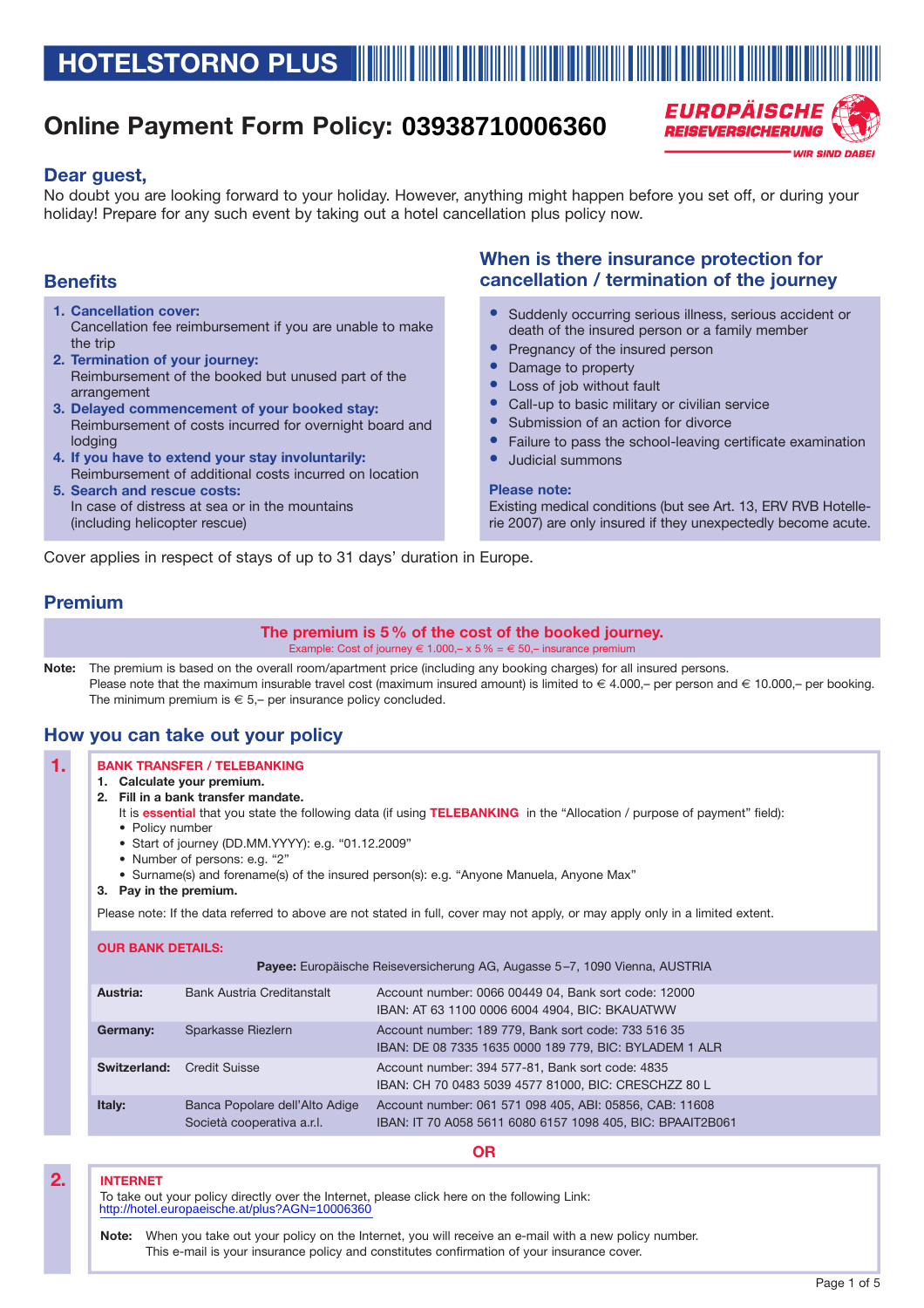**HOTELSTORNO PLUS**

### EUROPÄISCHE **REISEVERSICHERUNG WID SIND DARE**

### **Who is insured?**

The insured event shall apply to the insured persons concerned, his co-travelling family members with equivalent insurance, and a maximum of three further co-travelling persons with equivalent insurance.

The following persons are considered to be family members: the spouse (or live-in partner in a joint household), the children (stepchildren, children-in-law, grandchildren), the parents (stepparents, parents-in-law, grandparents), the siblings of the insured person.

### **When does the insurance protection apply?**

The policy must be taken out at the latest within 5 working days following booking or down payment (if the booking only becomes valid once the down payment has been received). Coverage shall take effect at 0.00 hrs of the day following payment of the premium. If the policy is taken out later than this, cover is provided only from the  $10<sup>th</sup>$  day after the policy has been taken out.

### **What should you do in case of a claim?**

### **In the event of a claim please proceed as follows:**

| <b>Provision of services</b>                                                                                                                                                                                | What can I do?                                                                                                                                                                                                                                                                                    |
|-------------------------------------------------------------------------------------------------------------------------------------------------------------------------------------------------------------|---------------------------------------------------------------------------------------------------------------------------------------------------------------------------------------------------------------------------------------------------------------------------------------------------|
| 1. Cancellation cover:<br>Cancellation fee reimbursement if you are unable to make<br>the trip<br>$\rightarrow$ up to the value of the journey booked                                                       | Immediately inform your host (e.g. hotel) and send confirmation<br>of your reason for cancellation to your host and the insurance<br>company. If you cancel for health reasons we also require a<br>detailed medical certificate from your attending physician to be<br>submitted simultaneously. |
| 2. Termination of your journey:<br>Reimbursement of the booked but unused part of the<br>arrangement<br>$\rightarrow$ up to the value of the journey booked                                                 | Should you terminate your holiday prematurely due to illness or<br>accident we will require an appropriate medical certificate issu-<br>ed by the attending physician at your holiday location!                                                                                                   |
| 3. Delayed commencement of your booked stay:<br>Reimbursement of costs incurred en route for over-night<br>board and lodging<br>$\rightarrow$ up to 20 % of the value of the booked trip (max. $\in$ 400,-) | Please submit the receipts for the costs you incurred for board<br>and lodging together with confirmation of the reason (doctor's<br>certificate, official confirmation of road closure or accident or<br>break-down, etc.) to EUROPAISCHE.                                                       |
| 4. If you have to extend your stay invol-untarily:<br>Reimbursement of additional costs incurred on location<br>$\rightarrow$ up to 50 % of the value of the booked trip (max. $\in$ 2.000,-)               |                                                                                                                                                                                                                                                                                                   |
| 5. Search and rescue costs:<br>In case of distress at sea or in the mountains<br>(including helicopter rescue)<br>$\rightarrow$ up to $\in$ 7.500,-                                                         | In case of a claim please inform the EUROPÄISCHE immedia-<br>tely by telephone or fax stating the details of the event.                                                                                                                                                                           |

### **General terms and conditions**

The insurance agreement is based on the conditions of EUROPÄISCHE travel insurance conditions for the hotel industry (ERV-RVB Hotellerie 2007), which you will find on page 3 to 5. The insurance contract is subject to Austrian law. By paying the insurance premium the insured person declares agreement with the expressed provisions and insurance terms and conditions.

### **Details and information**

### **Europäische Reiseversicherung AG**

Augasse 5–7, A-1090 Vienna. Service Center: Phone +43/1/317 25 00, Fax +43/1/319 93 67 E-Mail: info@europaeische.at; www.europaeische.at **Emergency telephone service 24 hours a day: +43/1/50 444 00**

Commercial register HG Wien FN 55418y, DVR-Nr. 0490083 Supervisory authority: FMA Financial Market Authority Department: Insurance Supervision, Praterstraße 23, A-1020 Vienna.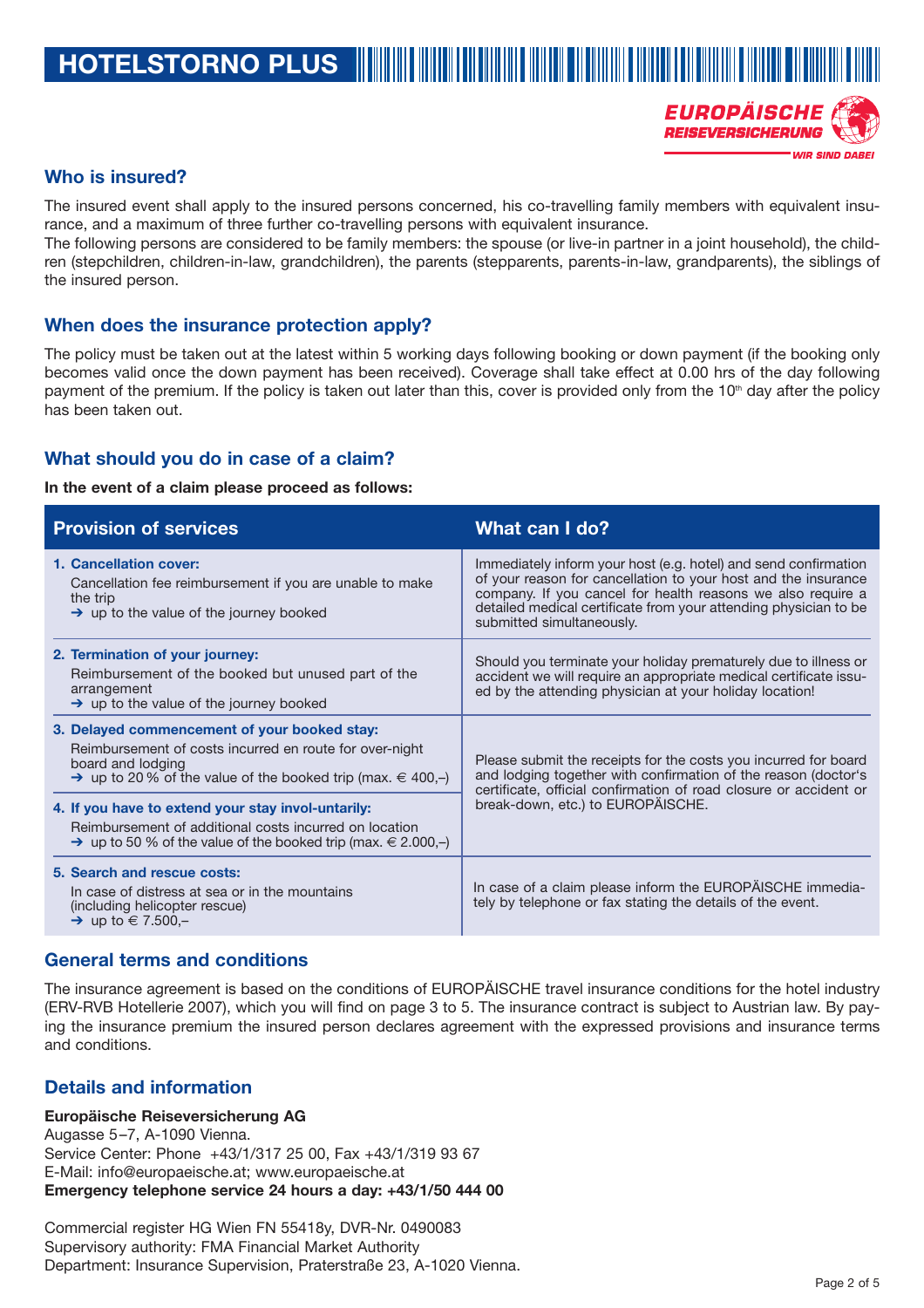## **EUROPÄISCHE travel insurance conditions for the hotel industry (ERV-RVB Hotellerie 2007)**

### **I. General section**

**Article 1 • Insured persons**

The insurance cover extends to the persons specified by name in the insurance document.

#### **Article 2 • Time scope of application, conclusion of insurance**

- 1. Cover starts, in respect of events insured against:
	- 1.1. in the event of non-commencement of journey (Part A, Art. 12) and delayed commencement of booked stay (Part B, Art. 16), on the day after the premium has been paid, at 0.00 hrs., and ends upon commencement of the booked stay (but see Sec. 2.);
	- 1.2. in the event of interruption of journey (Part A, Art. 12) and other insurance services provided (Part B, Art. 16 to Art. 18), from the time of leaving the place of residence, second place of residence or place of work, and ends upon return to that place, or upon expiry of the policy if this occurs earlier.
- 2. The insurance policy must be taken out at the same time as the stay is booked; in the event that a down payment is required upon booking, the policy must be taken out at the same time as the down payment is made. If the policy is taken out on the basis of an information sheet sent at the same time as the booking confirmation, the policy is deemed to have been taken out simultaneously at the latest five working days after booking (or after down payment).

If the policy is taken out later, cover starts, in respect of cancellation benefits and benefits provided for delayed commencement of the booked stay, only on the 10th day after the policy has been taken out (except in the event of death, accident or act of God as described in Art. 12).

In any event the insurance must be taken out before the start of the journey.

#### **Article 3 • Subject matter of insurance and geographic scope of application**

The subject matter of the insurance is the payment of compensation and the provision of assistance and service in connection with a stay booked at a hotel or other rental arrangement in Europe. **Article 4 • Exclusions**

- 1. Insurance cover is not provided for events that
	- 1.1. are caused deliberately or with gross negligence by the insured. Deliberateness is also equivalent to an act or omission which must be expected to cause the damage with probability, the risk of which is however accepted;
	- 1.2. are in connection with events of war of any kind;
	- 1.3. occur as a result of violence on the occasion of public gatherings or demonstrations if the insured person actively takes part therein;
	- 1.4. are caused by the suicide or attempted suicide of the insured;
	- 1.5. occur on journeys having the character of an expedition in unexplored or unresearched areas;
	- 1.6. are caused as a result of official orders (exception: Art. 16, Sec. 2. and Art. 17);
	- 1.7. result from the exercise of a professional manual activity (not applicable in respect of insurance against cancellation in the event of non-commencement of the journey);
	- 1.8. are caused by influence of ionising radiation within the meaning of the Radiation Protection Act as amended, or by nuclear energy;
	- 1.9. are suffered by the insured person as a result of a significant impairment of his psychological and physical state of health due to alcohol, addictive drugs or medicaments;

1.10. result from the use of paragliders and hanggliders (not applicable in respect of cancellation cover in the event of non-commencement of journey);

EUROPÄISCHE **REISEVERSICHERUNG** 

**WIR SIND DABEI** 

- 1.11. result from participation in motor sport competitions (including classification drives and rallies) and the corresponding training drives (not applicable in respect of insurance against cancellation in the event of noncommencement of the journey);
- 1.12. occur in the course of participation in provincial, federal or international sports competitions and in official training for such events (not applicable in respect of insurance against cancellation in the event of non-commencement of the journey);
- 1.13. occur during diving if the insured person does not hold the internationally valid authorisation for the depth of the dive in question;
- 1.14. occur in consequence of the exercise of an extreme sport or in connection with a particularly hazardous activity, if the activity in question is associated with a hazard which far exceeds the normal risk associated with a journey (not applicable in respect of cancellation cover for non-commencement of journey).
- 2. Alongside these general exclusions from insurance protection, specific exclusions are regulated in Article 13.

### **Article 5 • Insured sum**

The insured amount in each case constitutes the maximum payment by the insurer for all insured events before and during the booked stay.

### **Article 6 • Payment of premium**

The premium shall be paid upon conclusion of the insurance agreement.

#### **Article 7 • Duties**

The following lays down the duties which, if infringed, shall release the insurer from the obligation to provide benefits pursuant to Sec. 6 of the Insurance Contract Act:

- 1. The insured person shall
	- 1.1. prevent insured events as far as possible or minimise their consequences, thereby complying with any instructions by the insurer;
	- 1.2. inform the insurer of the insured event that has occurred as soon as possible, truthfully and comprehensively in writing, if necessary also by telephone or fax;
	- 1.3. after receiving forms used by the insurer for the processing of the claim, complete such in full and return them to the insurer as soon as possible;
	- 1.4. do everything reasonable to clarify the causes, course and consequences of the insured event;
	- 1.5. empower and cause all authorities and doctors and/or hospitals, social insurance funds and private insurers involved in the insured event to provide the information requested by the insurer;
	- 1.6. secure claims for damages against third parties in appropriate form and in good time, and if necessary assign such to the insurer up to the amount of the compensation paid;
	- 1.7. immediately inform the responsible public security authority of damage caused by criminal acts, stating in precise detail the facts of the case and the extent of the damage, and have such notification confirmed;
	- 1.8. deliver to the insurer original evidence that confirms the existence and the amount of the claim to insurance benefits, such as police reports, statements of the facts, medical and hospital certificates and invoices, purchase invoices, etc.
- 2. Alongside these general duties, specific duties are regulated in Article 14.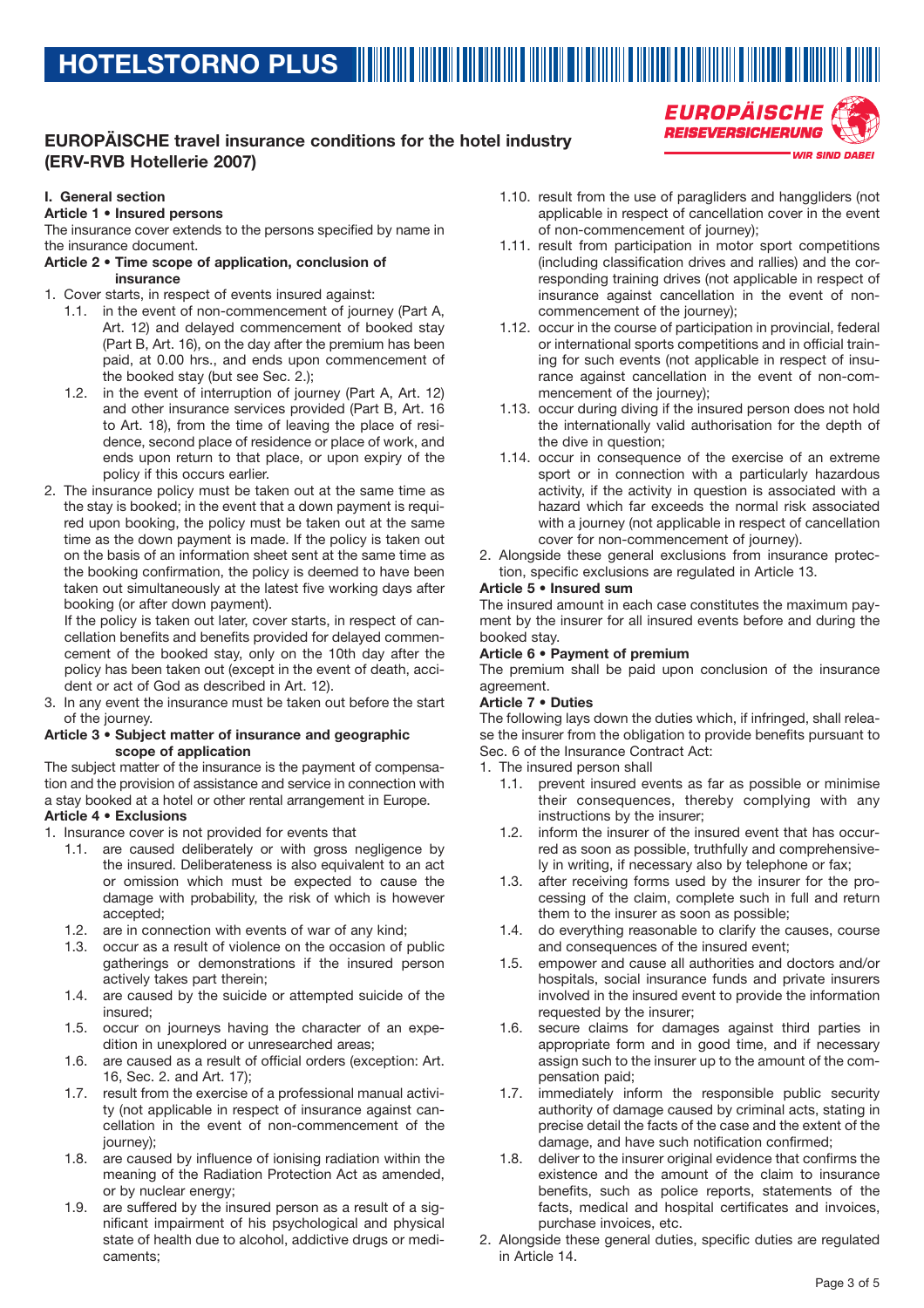**WIR SIND DABEI** 

### **Article 8 • Form of declarations**

The written form shall be required for notifications and confirmations by the insured person to the insurer.

### **Article 9 • Subsidiarity**

All insurance benefits are subsidiary. They shall only be provided if compensation cannot be obtained from other private or social insurances.

### **Article 10 • Due date for compensation**

- 1. Once the insurer's obligation to pay has been determined in terms of reason and amount, the compensation payment shall be due two weeks thereafter.
- 2. If official investigations or proceedings have been initiated in connection with the insurance claim, the insurer shall be entitled to raise a defence that the debt is not yet due until conclusion of such.

### **Article 11 • Assignment and pledging of insurance claims**

Insurance claims can only be assigned or pledged if they have been finally determined in terms of reason and amount.

### **II. Special section**

**A: Cancellation protection for non-commencement and interruption of the journey**

### **Article 12 • Insured event**

- 1. An insured event shall be if the journey cannot be commenced or is broken off for one of the following reasons:
	- 1.1. suddenly occurring serious illness, serious health consequences resulting from an accident, or death of the insured person. Such illness or health consequences shall be deemed serious, if it/they decisively cause/s incapacity to travel. Psychological complaints that occur for the first time are insured if they require inpatient treatment or treatment by a psychiatrist. Existing complaints (subject to the provisions of Art. 13)

are only insured if they become acute unexpectedly;

- 1.2. pregnancy of the insured person, if the pregnancy is only determined after booking the journey. If the pregnancy has already been determined before the booking was made, the cancellation costs shall only be covered if severe pregnancy complications (confirmed by a medical specialist) occur;
- 1.3. suddenly occurring serious illness, serious health consequences resulting from an accident or death of a family member not travelling with the insured person, making the presence of the insured person absolutely necessary;
- 1.4. serious damage to the property of the insured person at his place of residence as a result of acts of God (fire, etc.) or the criminal act of a third party, making his presence necessary;
- 1.5. loss of job without fault, as a result of notice of termination issued by the employer to the insured person making the booking;
- 1.6. call-up of the insured person to basic military service or alternative civilian service, provided that the competent authority does not recognise the booked journey as a reason for postponing the call-up;
- 1.7. submission of an action for divorce (the corresponding application for separation by mutual agreement) to the competent court immediately before a joint journey of the spouses affected;
- 1.8 failure to pass the school-leaving certificate examination, or a similar final examination for a course of school education lasting at least three years, by the insured person immediately before the date of an insured journey booked before the examination;
- 1.9. receipt of an unexpected judicial summons of the in-

sured person, provided that the competent court does not accept the journey booking as a reason for postponing the summons.

EUROPÄISCHE **REISEVERSICHERUNG** 

2. The insured event shall apply to the insured persons concerned, his co-travelling family members with equivalent insurance, and a maximum of three further co-travelling persons with equivalent insurance.

A person is regarded as having equivalent insurance if he or she is also insured with the insurer for the event which has occurred in accordance with Sec. 1.

3. The following persons are considered to be family members: the spouse (or live-in partner in a joint household), the children (stepchildren, children-in-law, grandchildren), the parents (stepparents, parents-in-law, grandparents), the siblings of the insured person.

### **Article 13 • Exclusions**

There shall be no insured event if

- 1. the reason for the cancellation or early termination of the journey is linked to one of the following illnesses/treatments of the insured persons: psychological illnesses (subject to the provisions of Art. 12, Sec. 1.1.), dialysis, organ transplants, AIDS, schizophrenia;
- 2. the reason for cancelling the journey
	- 2.1. is connected with one of the following illnesses of the insured persons for which the insured person have received in-patient treatment within the last twelve months before conclusion of the insurance: coronary illnesses, stroke, cancer, diabetes (type 1), epilepsy, multiple sclerosis;
	- 2.2. already existed or was foreseeable at the time of the conclusion of the insurance;
- 3. the reason for the cancellation of the journey
	- 3.1. is connected with one of the illnesses of the insured persons as named in Sec. 2.1. for which the insured persons have received in-patient treatment within the last twelve months preceding the start of the journey;
	- 3.2. already existed or was foreseeable at the start of the journey
- 4. the hotelier/the lessor/the travel company withdraws from the agreement;
- 5. the specialist doctor/medical examiner (see Art. 14, Sec. 3.) instructed by the insurer does not confirm the incapacity to travel.

### **Article 14 • Duties**

The insured person (claimant) shall be obliged

- 1. if the journey cannot be commenced, for a reason insured against,
	- to cancel the booked journey at the booking agency immediately after the occurrence of the insured event, in order too keep the cancellation costs at the lowest possible level;
	- to notify the insurer immediately in writing about the insured event, stating the reasons for the cancellation and attaching the confirmation of booking and the insurance certificate;
	- in the case of incapacity to travel for medical reasons, to enclose with the written notification of the insured event a detailed medical certificate/accident report and the notification of the illness to the social insurance fund. In the event of a psychological illness, the incapacity to travel must be confirmed by a specialist in the field of psychiatry;
- 2. if the journey has to be broken off for medical reasons, to have a corresponding confirmation of the treating doctor on site (see Art. 12, Sec. 1.1.) made out;
- 3. upon demand by the insurer, to allow himself to be examined by a specialist doctor/medical examiner instructed by the insurer;